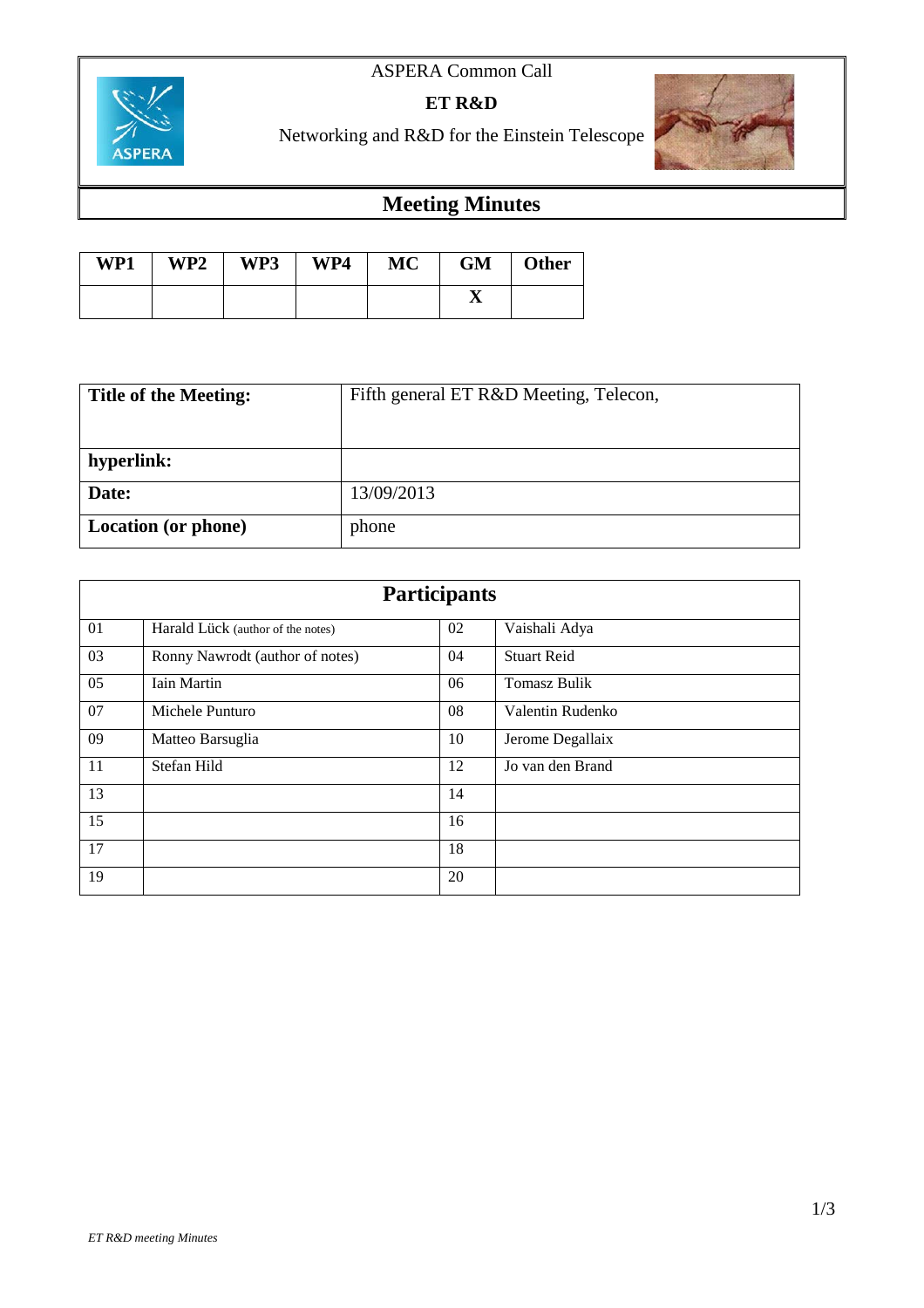### Agenda

1) Frequency of meetings 2) Current status of WPs 3) AOB (ET symposium)

## 1.) Frequency of meetings

It was agreed upon that the frequency of meeting before the summer break of 1 per month was too high. We settled for a frequency of about once every two month: Michele suggested to merge the ET R&D meetings with ELITES meetings. This will not only minimise the number of necessary teleconferences but also maximise the scientific exchange between all members of the ET science team. This suggestion was welcomed by all participants of this teleconference.

Status of WPs:

WP1: Sathya could not be present in this telecon and sent his report by mail:

Here is the status report. We have been coding up to assess how well ET will be able to test the nohair theorem (Amsterdam, Birmingham and Cardiff). This is an extension of the work we did for non-spinning black hole binaries but now including non-precessional spin effects. The initial results are pretty encouraging.

ET mock data challenge (Amsterdam, Nice, Cardiff) has progressed somewhat slowly. Over the summer we worked on building a mock galaxy catalog that is valid up to about 750 Mpc and has some 2.5 million galaxies. We used this to assess how well advanced detectors and ET will be able to measure cosmological parameters without EM counterparts. This catalogue used Virgo Millennium simulations (this is not the Virgo detector but Virgo Cosmology Collaboration) and so it is quite realistic in terms what we might find on the sky. However, the catalogue is really not quite deep for the purpose of ET as we would like a box of the size of  $z=2-4$ . We don't quite know how to solve the problem of building such a mock catalogue yet.

We haven't had a telecon for a long time and I don't quite know what other groups have been doing. I will be in a better position to report on the progress of WP1 at our next telecon after talking to various partners.

It was discussed that it is important to push for a WG1 report before the ET symposium in October. So far there are only very few participants registered from working group number one. We should ask Sathya to advertise the symposium within his group.

#### WG2:

Tomek and Jo: WP2 2 held a meeting on August 14 in Amsterdam. Site selection studies were planned, overviews were given, and lots of discussions held. A list of places to study was made. The working group discussed details on seismic sensors and other hardware and agreed that Nikhef will develop, construct, and provide the hardware needed for doing long-term seismic surveys on selected sites. Nikhef and Warsaw will collaborate on making sensors which will be considerably cheaper than the Triliums that are used now. Nikhef can provide four Triliums and Rome another few, which will allow having one for each investigated site. The next meeting of the working group will be in Hannover. The first prototypes are planned within the first quarter of 2014. This will leave enough time for long term seismic measurements during the remaining duration of the project.

Istvan handed in a proposal for funding for setting up a local group contributing to WP2 in Hungary. We agreed that the minutes of all working group meetings should be put in the ET database.

#### Valentin:

Fulvio discussed with Valentin the possibility of performing measurements in Russia in the Baksan mine. Fulvio will bring some equipment to Baksan in November and will stay there for 2 weeks to do some shortterm measurements.